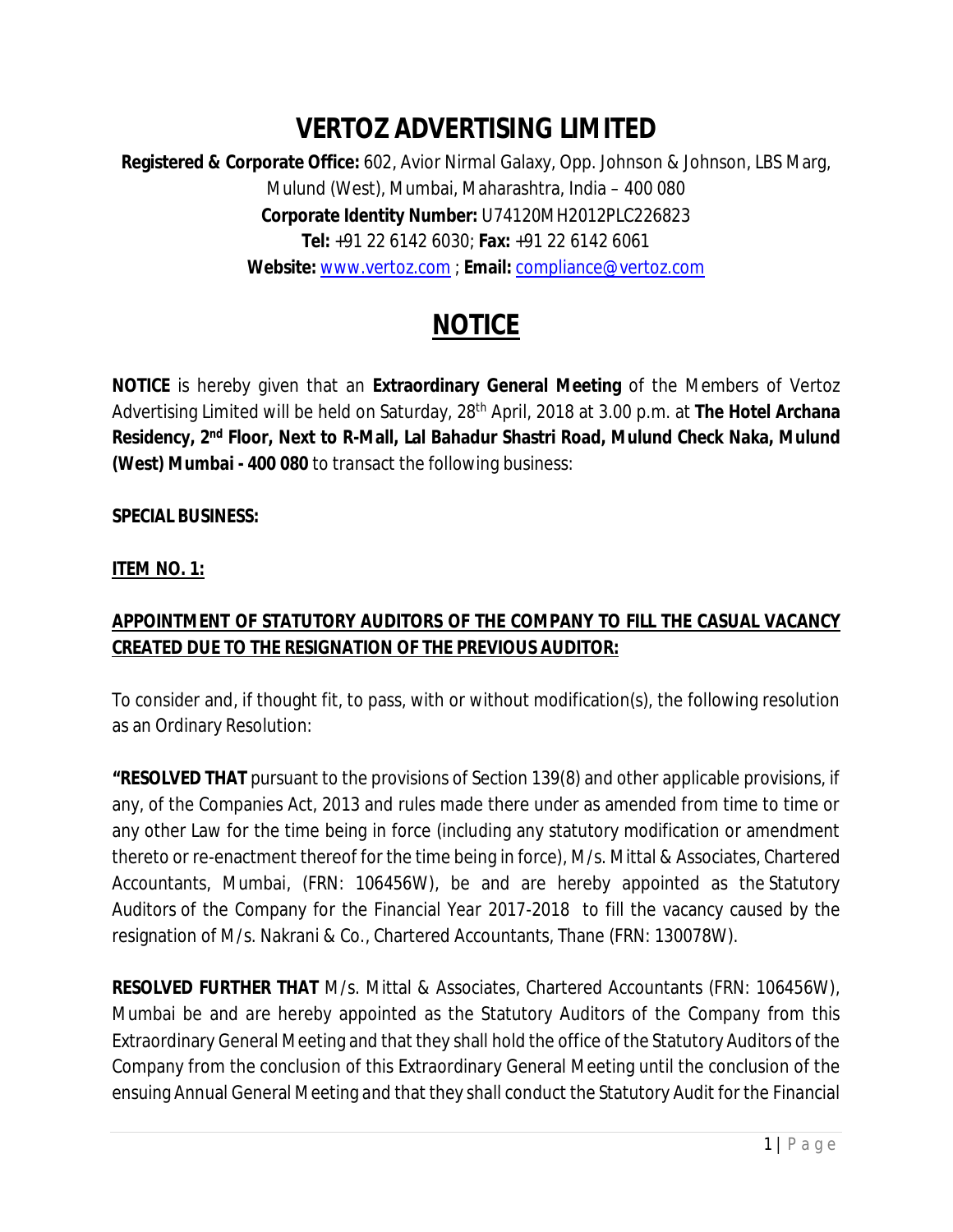Year 2017-2018 on such remuneration as may be fixed by the Board of Directors of the Company in consultation with the Auditors."

## **ITEM NO. 2:**

## **APPROVAL OF LIMITS FOR THE LOANS AND INVESTMENT BY THE COMPANY IN TERMS OF THE PROVISIONS SECTION 186 OF THE COMPANIES ACT, 2013:**

To consider and, if thought fit, to pass with or without modification(s), the following Resolution as a Special Resolution:

**"RESOLVED THAT** in supersession of the earlier resolution passed by the Members in their Meeting held previously, the consent of the Company be and is hereby accorded to the Board of Directors, to increase the existing limit under Section 186 of the Companies Act, 2013, read with The Companies (Meetings of Board and its Powers) Rules, 2014 as amended from time to time and other applicable provisions of the Companies Act, 2013 (including any amendment thereto or re-enactment thereof for the time being in force), if any, the approval of the Members of the Company be and is hereby accorded to the Board to (a) give any loan to any body corporate(s) / person (s); (b) give any guarantee or provide security in connection with a loan to any body corporate(s) / person (s); and (c) acquire by way of subscription, purchase or otherwise, securities of any body corporate from time to time in one or more tranches as the Board of Directors as in their absolute discretion deem beneficial and in the interest of the Company, for an amount not exceeding **` 100,00,00,000/- (Rupees One Hundred crores only)** outstanding at any time notwithstanding that such investments, outstanding loans given or to be given and guarantees and security provided are in excess of the limits prescribed under Section 186 of the Companies Act, 2013, the earlier limit set for the same was **` 10,00,00,000/- (Rupees Ten crores only).**

**RESOLVED FURTHER THAT** the Board of Directors of the Company be and is hereby authorized to do all such acts, deeds and things as may be appropriate and necessary in the best interest of the Company and its Shareholders for the purpose of making loans/ investments/ giving guarantees etc. on behalf of the Company, from time to time or may authorize the officials of the company to give effect to the foregoing resolution."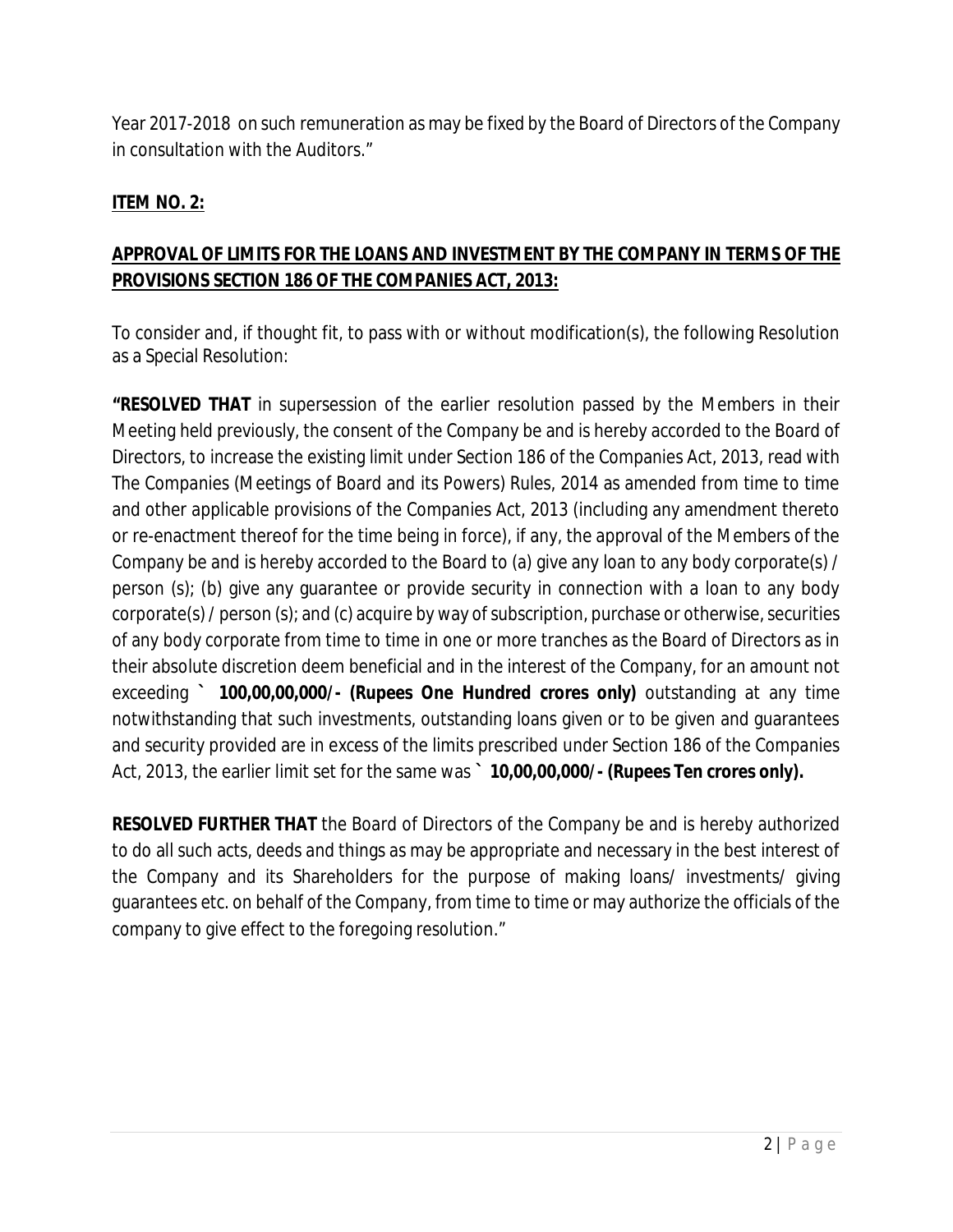## **ITEM NO. 3:**

#### **INCREASE IN THE BORROWING LIMITS:**

To consider and, if thought fit, to pass with or without modification(s), the following Resolution as a Special Resolution:

**"RESOLVED THAT** subject to the provisions of Section 180 (1) (c) and other applicable provisions, if any, of the Companies Act, 2013 and relevant rules made thereto including any statutory modifications or re-enactments thereof and in supersession of all the earlier resolutions passed in this regard, the consent of the Shareholders of the Company be and is hereby accorded to the Board of Directors and/or any Committee of Directors thereof, to borrow money, as and when required, from, including without limitation, any Bank and/or other Financial Institution and/or foreign lender and/or any body corporate/ entity/entities and/or authority/authorities, any other securities or instruments, such as floating rate notes, fixed rate notes, syndicated loans, debentures, bonds, commercial papers, short term loans or any other instruments etc. and/or through credit from official agencies and/or by way of commercial borrowings from the private sector window of multilateral financial institution, either in rupees or in such other foreign currencies as may be permitted by law from time to time, as may be deemed appropriate by the Board for an aggregate amount not exceeding **` 100,00,00,000/- (Rupees One Hundred crores only),** notwithstanding that money so borrowed together with the monies already borrowed by the Company, if any (apart from temporary loans obtained from the Company's bankers in the ordinary course of business) may exceed the aggregate of the paid-up share capital of the Company and its free reserves, the earlier limit set for the same was **` 10,00,00,000/- (Rupees Ten crores only).**

**RESOLVED FURTHER THAT** the Board of Directors be and is hereby authorized to take such steps as may be necessary for obtaining approvals, statutory, contractual or otherwise, in relation to the above and to settle all matters arising out of and incidental thereto, and to sign and to execute deeds, applications, documents and writings that may be required, on behalf of the Company and generally to do all such acts, deeds, matters and things as may be necessary, proper, expedient or incidental for giving effect to this resolution."

#### **Notes:**

- 1. The Explanatory Statement pursuant to Section 102 of the Companies Act, 2013, in respect of the business as set out in the Notice is annexed hereto.
- 2. **A MEMBER ENTITLED TO ATTEND AND VOTE AT THE MEETING IS ENTITLED TO APPOINT A PROXY TO ATTEND AND VOTE INSTEAD OF HIMSELF AND A PROXY NEED NOT BE A MEMBER.**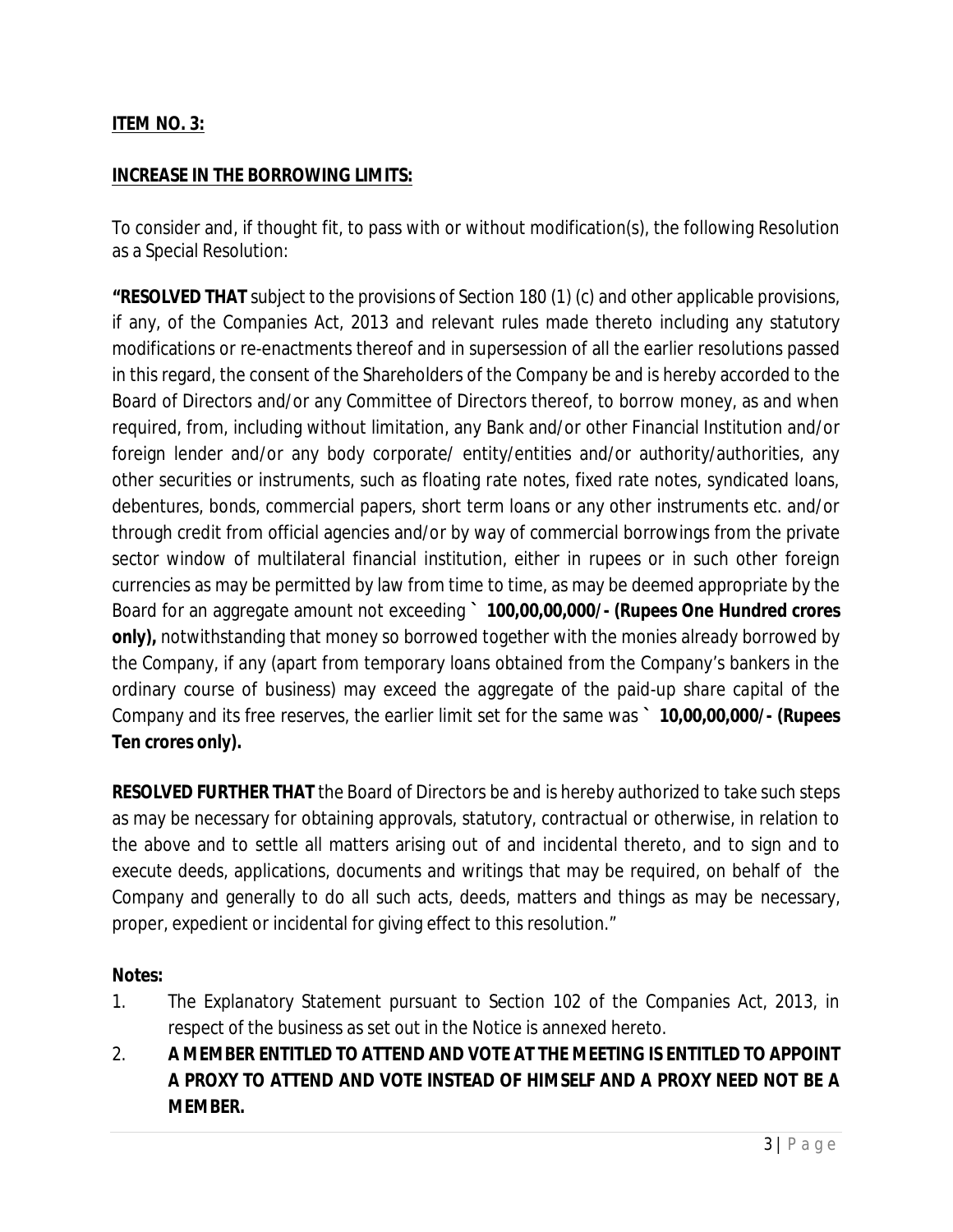- 3. The instrument appointing a proxy must be deposited with the Company at its Registered Office not less than 48 hours before the time for holding the Meeting.
- 4. A person can act as a proxy on behalf of Members not exceeding fifty and holding in the aggregate not more than ten per cent of the total Share Capital of the Company carrying voting rights. A Member holding more than ten percent of the total Share Capital of the Company carrying voting rights may appoint a single person as proxy and such person shall not act as a proxy for any other Member. Proxies submitted on behalf of Limited Companies, Societies, etc., must be supported by an appropriate resolution/authority as applicable. The Proxy-holder shall prove his identity at the time of attending the Meeting.
- 5. Corporate members intending to send their authorized representative to attend the Extraordinary General Meeting are requested to send a certified copy of the Board Resolution authorizing the representative to attend and vote on their behalf at the meeting.
- 6. The Notice of Extraordinary General Meeting along with the Attendance Slip and Proxy Form, are being sent by electronic mode to all members whose email addresses are registered with the Company/Depository Participant(s) unless a Member has requested for a hard copy of the same. For Members who have not registered their email addresses, physical copies of the aforesaid documents are being sent by the permitted mode.
- 7. The Notice of the Extraordinary General Meeting is uploaded on the Company's website **<https://www.vertoz.com/investors>** which may be accessed by the Members.
- 8. A route map giving directions to reach the venue of the Extraordinary General Meeting (EGM) is given at the end of the Notice. The prominent landmark for the venue is 'Mulund Check Naka'
- 9. The Company's Registrar and Transfer Agents (RTA) for its Share Registry Work (Physical and Electronic) are **M/s. Karvy Computershare Private Limited (Karvy)** having their office at **Karvy Selenium, Tower B, Plot No. 31-32, Gachibowli, Financial District, Nanakramguda, Hyderabad – 500 032**.
- 10. Pursuant to Sections 101 and 136 of the Companies Act, 2013, read with the Rules framed thereunder and pursuant to the circulars issued by the Ministry of Corporate Affairs (MCA) regarding the Green Initiative, the Notice of the EGM inter alia, would be sent by electronic mode to those Members whose e-mail addresses are registered with the Company/ Karvy/ Depository Participant and who have not opted to receive the same in physical form.
- 11. For Members who have not registered their e-mail addresses and/or have opted to receive the documents in physical form, physical copies of the Notice of the EGM would be sent by the permitted mode.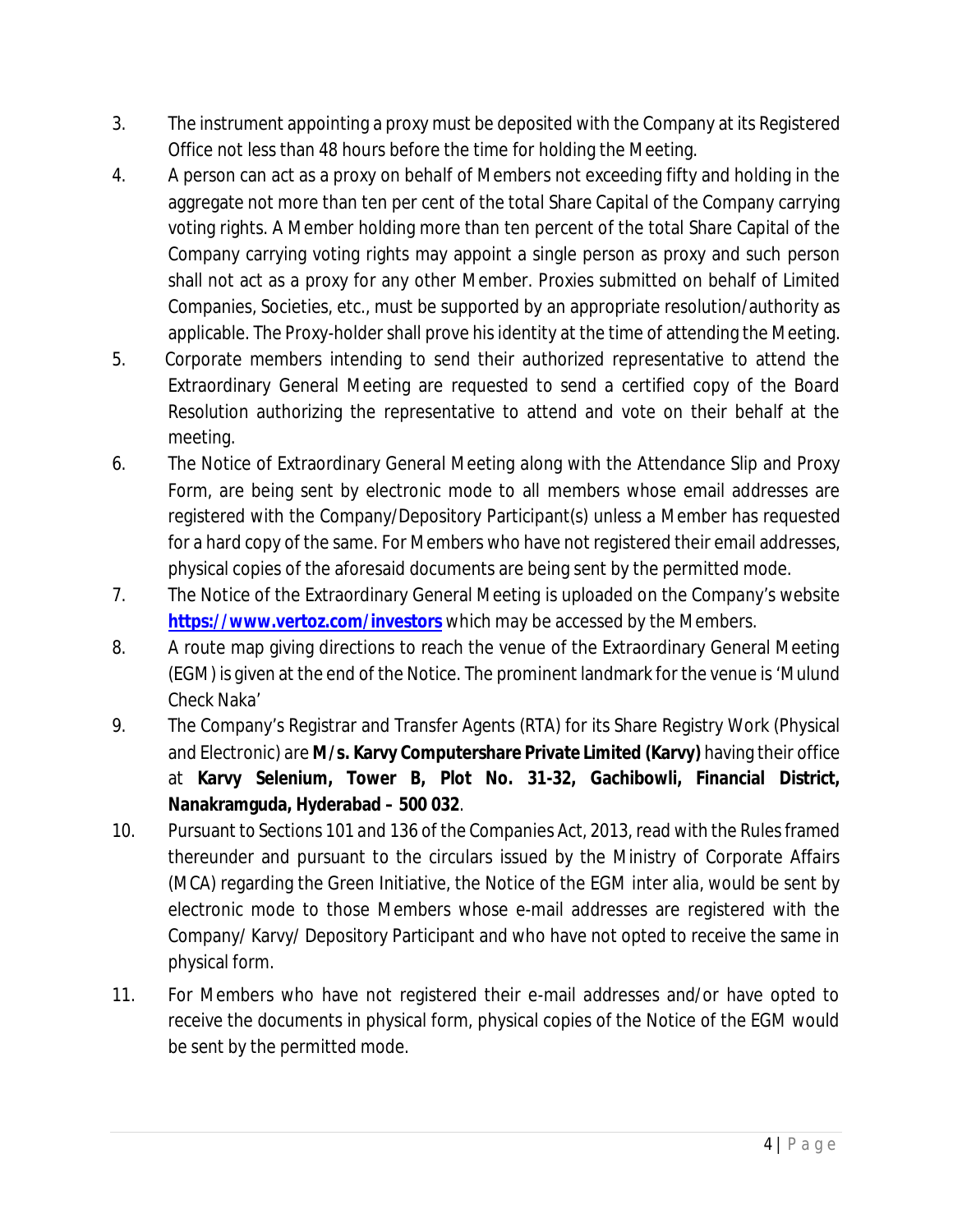- 12. Members are requested to support the Green Initiative by registering/ updating their email addresses, with their Depository Participant (in case of Shares held in dematerialised form) or with Karvy (in case of Shares held in physical form).
- 13. A copy of the Notice will also be available on the website of the Company viz. **<https://www.vertoz.com/investors>** Members are entitled to receive such communication in physical form, upon making a request to the Company for the same. For any communication, the Members may also send a request to the Company's investor email id: **[compliance@vertoz.com](mailto:compliance@vertoz.com)**
- 14. Relevant documents referred to in the Notice will be available for inspection at the Registered Office and the Corporate Office of the Company during normal business hours, i.e. 10.00 a.m. to 6.00 p.m. on all working days except Saturdays and Sundays, up to and including the date of the EGM.
- 15. Members/Proxies/Authorised Representatives are requested to bring their Attendance Slip enclosed herewith, to the Meeting. Corporate Members intending to send their Authorised Representatives to attend the Meeting pursuant to Section 113 of the Companies Act, 2013 are requested to send to the Company, a certified copy of the Board Resolution authorising their representative to attend and vote on their behalf at the Meeting.

## 16. **General instructions/information for Members for voting on the Resolutions:**

- a. **Voting at EGM:** The Members have to cast their vote through ballot, thereby exercising their voting rights at the EGM. The Company will make necessary arrangements in this regard at the EGM Venue. The facility for voting through ballot shall be made available at the Meeting.
- b. The voting rights of Members shall be in proportion to their Share in the paid-up Equity Share Capital of the Company as on the cut-off date i.e. Saturday, 21<sup>st</sup> April, 2018. Members are eligible to cast their vote at the EGM only if they are holding Shares as on that date. A person who is not a Member as on the cut-off date is requested to treat this Notice for information purposes only.
- c. Mr. Vijay Sonone (FCS 7301, COP 7991) failing him Mr. Alwyn D'Souza (FCS 5559, COP 5137) Partners of M/s. Alwyn Jay Company, Company Secretaries have been appointed as Scrutinizer to scrutinize the ballot at the EGM, in a fair and transparent manner.
- d. The Scrutinizer after scrutinizing the votes cast at the Meeting by ballot, will, not later than 48 hours of conclusion of the Meeting, make a consolidated Scrutinizer's Report of the votes cast in favour or against, if any and submit the same forthwith to the Chairman or a person duly authorised by the Chairman who shall counter sign the same and declare the results of the voting.

The results declared along with the Scrutinizer's Report will be placed on the website of the Company at **<https://www.vertoz.com/investors>** and the website of Karvy: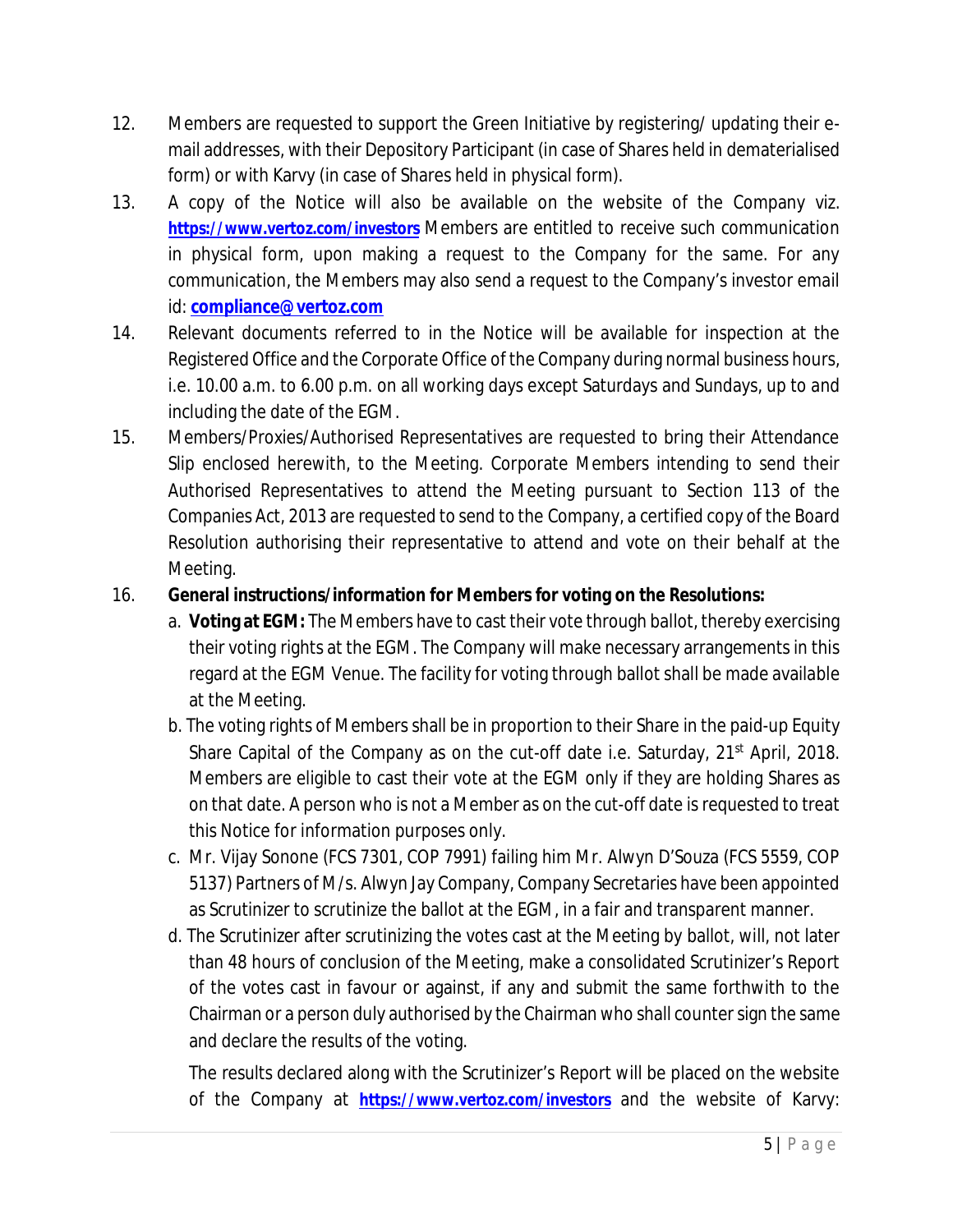**<https://evoting.karvy.com>** immediately after the results are declared and will simultaneously be forwarded to National Stock Exchange of India Limited EMERGE – SME Platform, where Equity Shares of the Company are listed.

602, Avior, Nirmal Galaxy, Opp. Johnson & Johnson, LBS Road, **Sumit R. Sharma** Sumit R. Sharma Mulund (West), Mumbai – 400 080. **Company Secretary** CIN: U74120MH2012PLC226823 **(ACS No.: A49264)** Email: [compliance@vertoz.com](mailto:compliance@vertoz.com)

**Registered Office: By Order of the Board**

30th March, 2018

## **EXPLANATORY STATEMENT UNDER SECTION 102 OF THE COMPANIES ACT, 2013:**

The following Explanatory Statement sets out all material facts relating to the Special business mentioned under Item Nos. 1 to 3 of the accompanying Notice dated 30<sup>th</sup> March, 2018.

## **ITEM NO. 1: APPOINTMENT OF STATUTORY AUDITORS OF THE COMPANY TO FILL THE CASUAL VACANCY CREATED DUE TO THE RESIGNATION OF THE PREVIOUS AUDITOR:**

M/s. Nakrani & Co., Chartered Accountants, Mumbai, resigned as Statutory Auditors of the Company due to the reason that as per Regulation 33 of SEBI (Listing Obligation and Disclosure Requirements) Regulations, 2015 a listed entity shall ensure that the limited review or audit reports submitted to the stock exchange(s) are given only by an auditor who has subjected himself to the peer review process of Institute of Chartered Accountants of India and holds a valid certificate issued by the Peer Review Board of the Institute of Chartered Accountants of India .

M/s. Nakrani & Co., had not subjected itself to the Peer Review Process of the Institute of Chartered Accountants of India and hence did not have the Certificate as is issued by the Peer Review Board of the Institute of the Chartered Accountants of India.

The resignation of M/s. Nakrani & Co., resulted into a casual vacancy in the office of Statutory Auditors of the Company as envisaged by section 139(8) of the Companies Act, 2013 ("Act"). Casual vacancy caused by the resignation of auditors can only be filled up by the Company in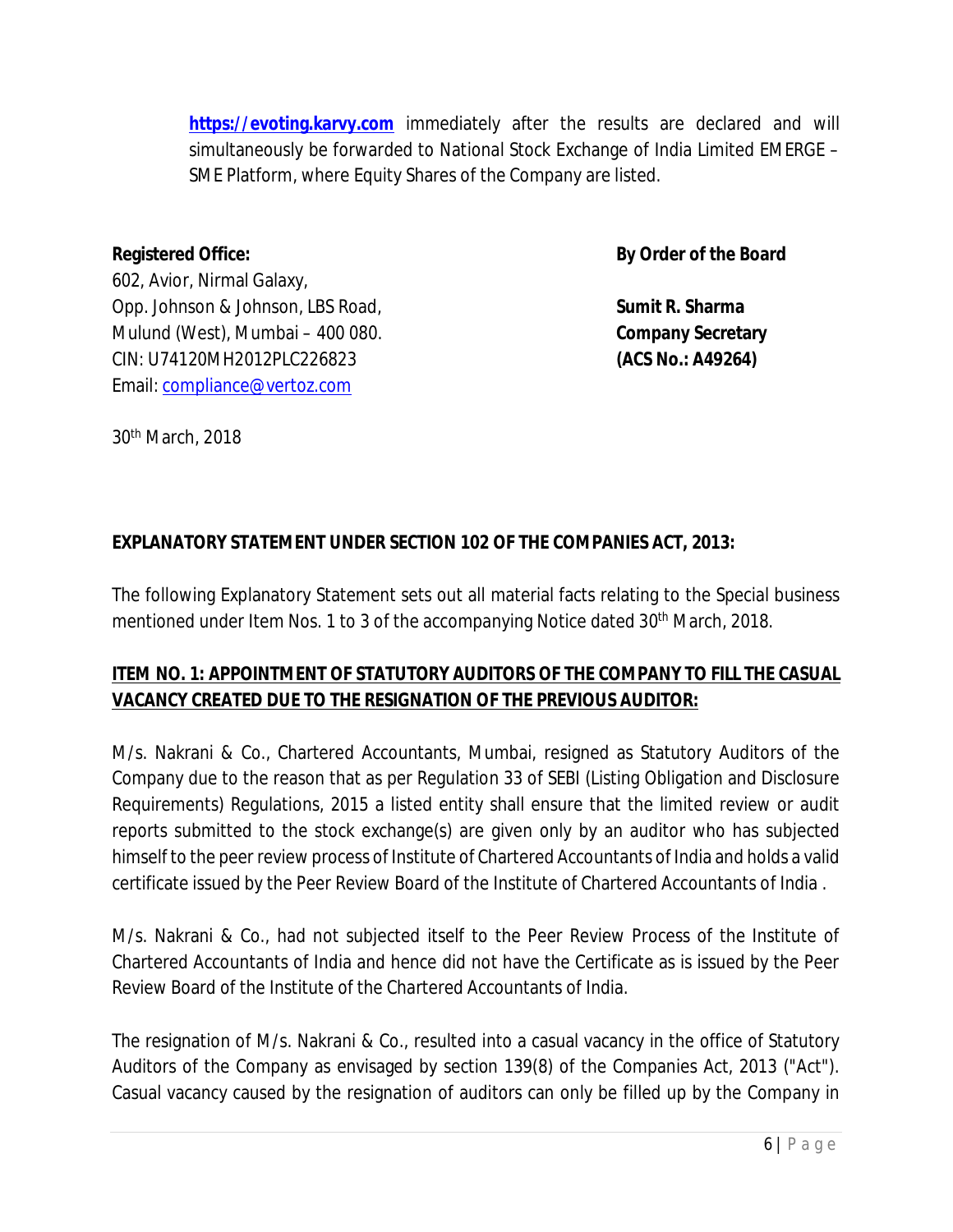general meeting as per the recommendations made by the Audit Committee and the Board of Directors in this regards. The Audit Committee and the Board of Directors in their respective meetings held on 23rd March, 2018 have recommended appointing M/s. Mittal & Associates, Chartered Accountants (FRN: 106456W), Mumbai, as statutory auditors of the Company to fill the casual vacancy caused by the resignation of M/s. Nakrani & Co., Chartered Accountants, Mumbai.

M/s. Mittal & Associates, Chartered Accountants (FRN: 106456W), Mumbai, if appointed in the Extraordinary General Meeting will be holding office of Statutory Auditors from the conclusion of this meeting until the conclusion of the ensuing Annual General Meeting for the Financial Year 2017-2018.

M/s. Mittal & Associates, Chartered Accountants (FRN: 106456W), Mumbai, have conveyed their consent to be appointed as the Statutory Auditors of the Company along with the confirmation that, their appointment, if approved by the shareholders would be within the limits prescribed under the Act.

Accordingly, Ordinary Resolution is submitted to the meeting for the consideration and approval of shareholders.

None of the Directors, Key Managerial Personnel of the Company or their relatives is in anyway concerned or interested in the proposed resolution.

## **ITEM NO. 2: APPROVAL OF LIMITS FOR THE LOANS AND INVESTMENT BY THE COMPANY IN TERMS OF THE PROVISIONS SECTION 186 OF THE COMPANIES ACT, 2013:**

In order to make optimum use of funds available with the Company and also to achieve long term strategic and business objectives, the Board of Directors of the Company proposes to make use of the same by making investment in other bodies corporate or granting loans, giving guarantee or providing security to other persons or other body corporate or as and when required. Pursuant to the provisions of section 186(3) of the Companies Act, 2013 and rules made there under, the Company needs to obtain prior approval of Shareholders / Members by way of Special Resolution passed at the General Meeting in case the amount of investment, loan, guarantee or security proposed to be made is more than the higher of sixty percent of the paid up Share Capital, free reserves and securities premium account or one hundred percent of free reserves and securities premium account. Accordingly, the Board of Directors of the Company proposes to obtain approval of Shareholders by way of Special Resolution as contained in the Notice of the Extraordinary General Meeting for an amount not exceeding **` 100,00,00,000/- (Rupees One**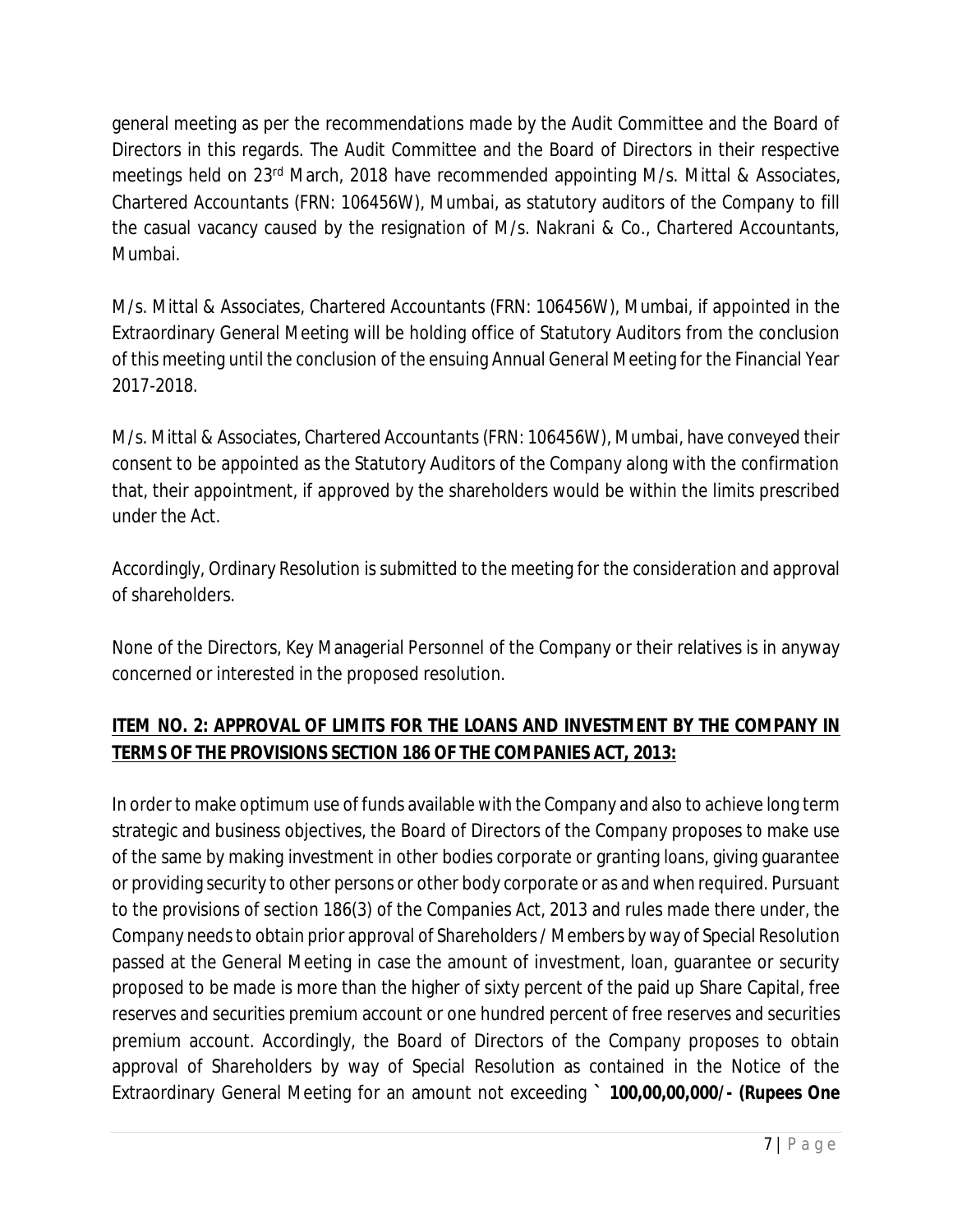**Hundred crores only)** outstanding at any time notwithstanding that such investments, outstanding loans given or to be given and guarantees and security provided are in excess of the limits prescribed under Section 186 of the Companies Act, 2013, earlier the limit for the same was **` 10,00,00,000/- (Rupees Ten crores only).**

Accordingly, Special Resolution is submitted to the meeting for the consideration and approval of shareholders.

None of the Directors, Key Managerial Personnel of the Company or their relatives is in anyway concerned or interested in the proposed resolution.

## **ITEM NO.3: INCREASE IN THE BORROWING LIMITS:**

Keeping in view the Company's existing and future financial requirements to support its business operations, the Company may need additional funds. For this purpose, the Company is desirous of raising finance from various Banks and/or Financial Institutions and/or any other lending institutions and/or Bodies Corporate and/or such other persons/ individuals as may be considered fit, which, together with the moneys already borrowed by the Company (apart from temporary loans obtained from the Company's bankers in the ordinary course of business) may exceed the aggregate of the Paid-up Capital and the free reserves of the Company. Hence it is proposed to increase the maximum borrowing limits up to **` 100,00,00,000/- (Rupees One Hundred crores only),** earlier the limit for the same was **` 10,00,00,000/- (Rupees Ten crores only).**

Pursuant to Section 180(1)(c) of the Companies Act, 2013, the Board of Directors cannot borrow more than the aggregate amount of the Paid-up Capital of the Company and its free reserves at any one time except with the consent of the Members of the Company in a General Meeting.

In order to facilitate securing the borrowing made by the Company, it would be necessary to create charge on the assets or whole of the undertaking of the Company. Section 180(1)(a) of the Companies Act, 2013 provides for the power to sell, lease or otherwise dispose of the whole or substantially the whole of the undertaking of the Company subject to the approval of Members in the general meeting.

Accordingly, Special Resolution is submitted to the meeting for the consideration and approval of shareholders.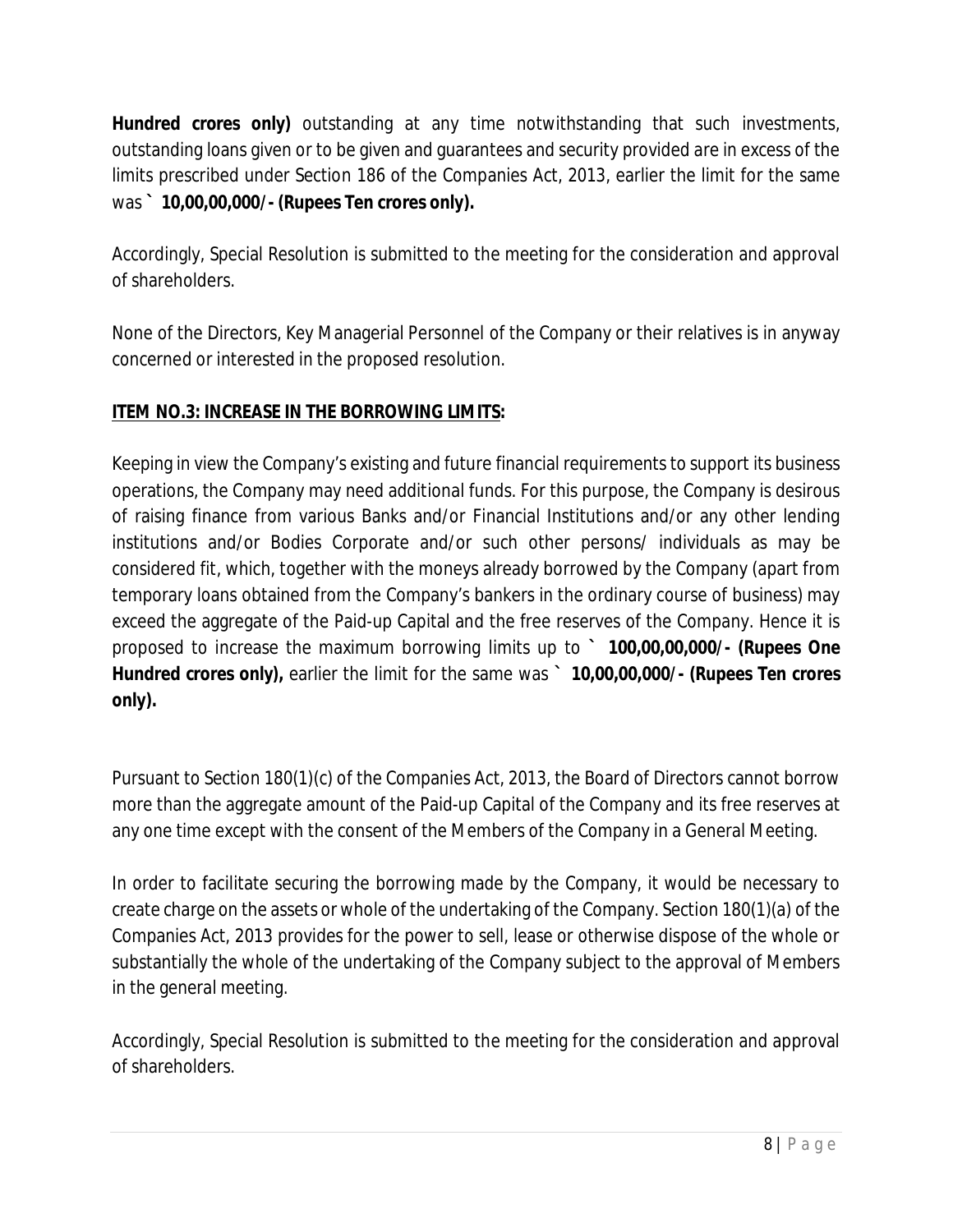None of the Directors, Key Managerial Personnel of the Company or their relatives is in anyway concerned or interested in the proposed resolution.

602, Avior, Nirmal Galaxy, Opp. Johnson & Johnson, LBS Road, **Sumit R. Sharma** Sumit R. Sharma Mulund (West), Mumbai – 400 080. **Company Secretary** CIN: U74120MH2012PLC226823 **(ACS No.: A49264)** Email: [compliance@vertoz.com](mailto:compliance@vertoz.com) 30th March, 2018

**Registered Office: By Order of the Board**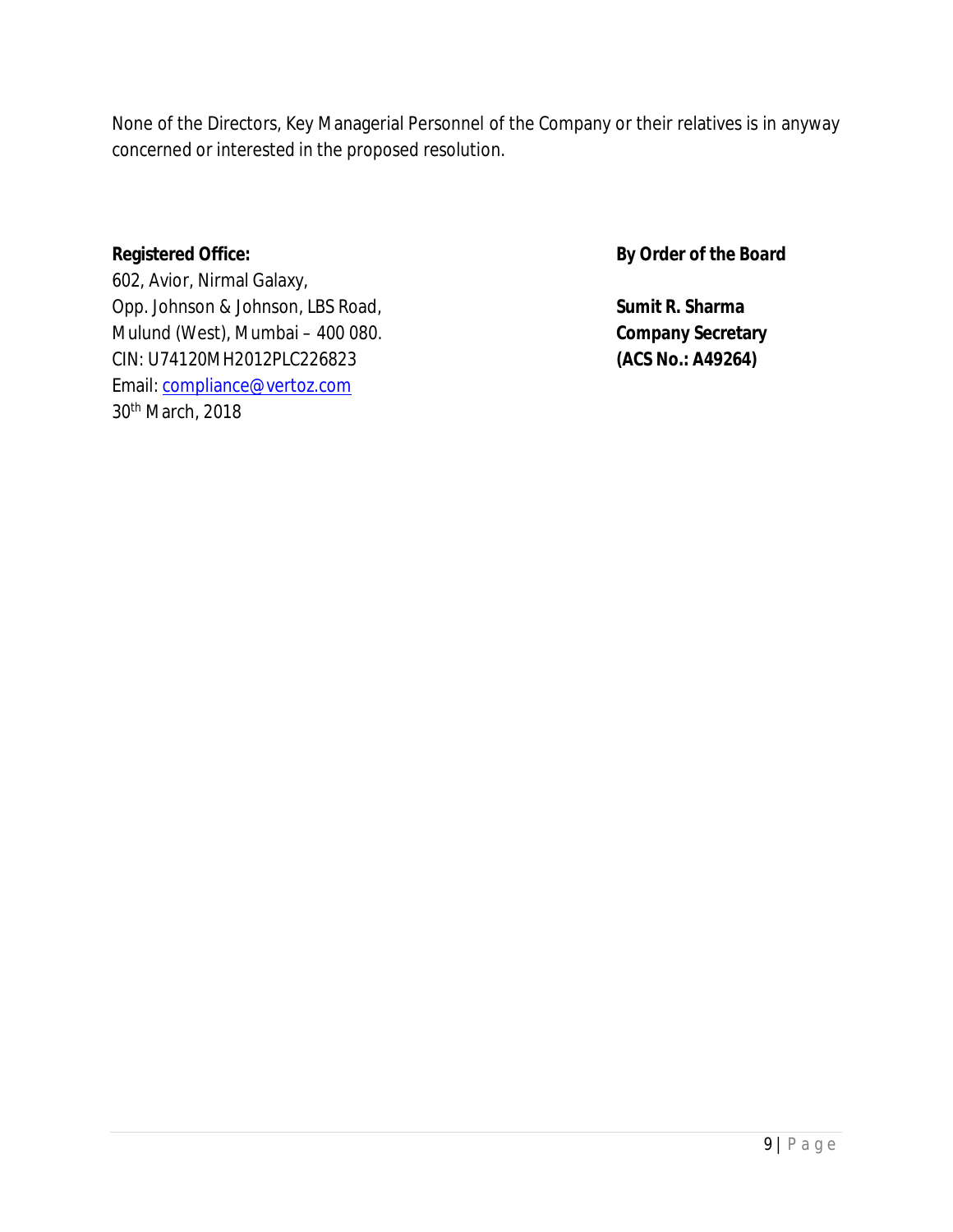# **ROUTE MAP OF THE VENUE OF THE EXTRAORDINARY GENERAL MEETING OF THE COMPANY**

### **EGM Venue:**

The Hotel Archana Residency, 2<sup>nd</sup> Floor, Next to R-Mall, Lal Bahadur Shastri Road, Mulund Check Naka, Mulund (West) Mumbai - 400 080.

**Prominent Landmark:** Near Mulund Check Naka.

### **Route Map:-**

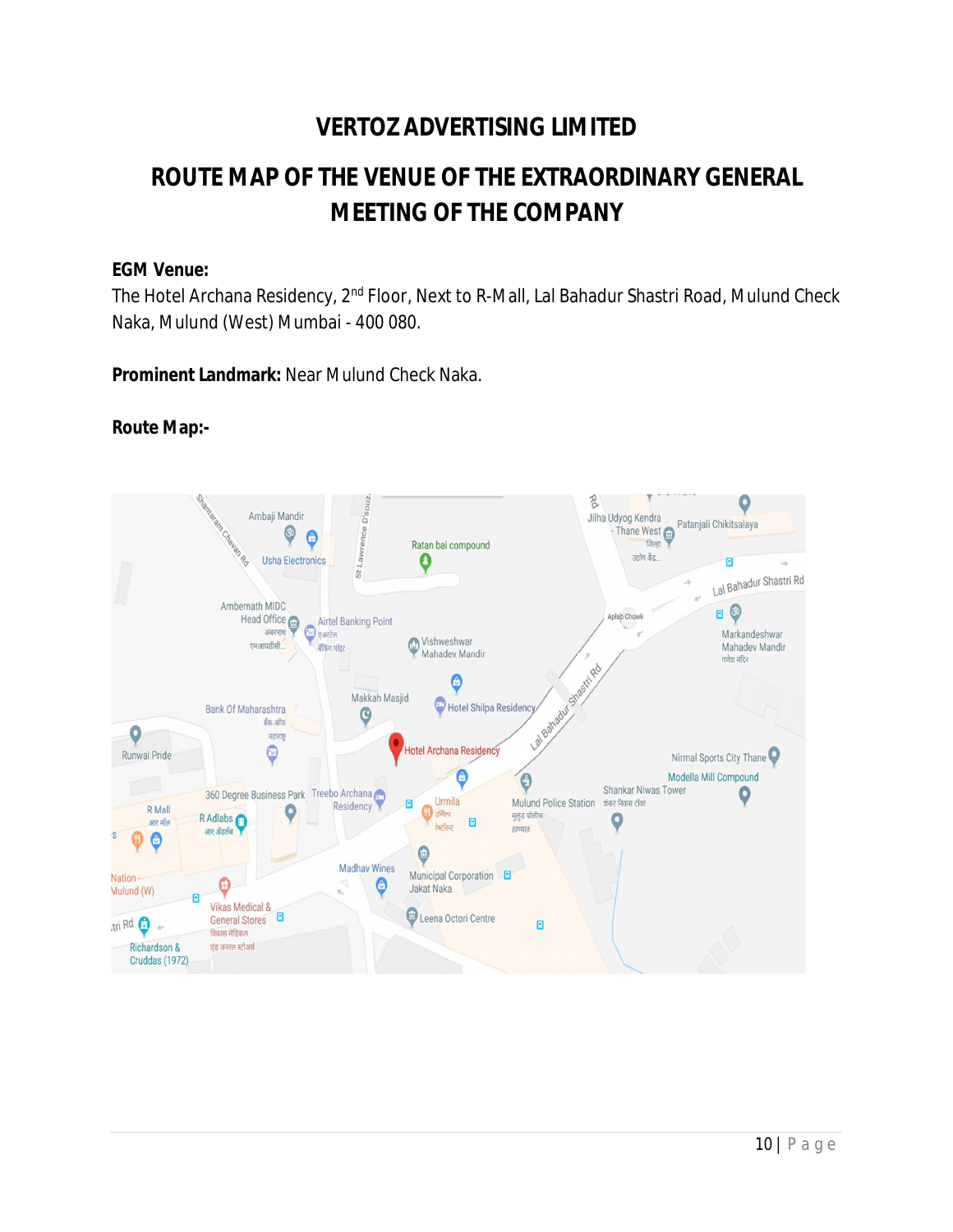**Registered & Corporate Office:** 602, Avior Nirmal Galaxy, Opp. Johnson & Johnson, LBS Marg, Mulund (West), Mumbai, Maharashtra, India – 400 080 **Corporate Identity Number:** U74120MH2012PLC226823 **Tel:** +91 22 6142 6030; **Fax:** +91 22 6142 6061 **Website:** [www.vertoz.com](http://www.vertoz.com) ; **Email:** [compliance@vertoz.com](mailto:compliance@vertoz.com)

## **Form No. MGT-11 PROXY FORM**

[Pursuant to Section 105(6) of the Companies Act, 2013 and Rule 19(3) of the Companies (Management and Administration) Rules, 2014]

|                               | I/We, being the Member(s) of Vertoz Advertising Limited holding ________________ |  |  |  |
|-------------------------------|----------------------------------------------------------------------------------|--|--|--|
| Equity Shares hereby appoint: |                                                                                  |  |  |  |
|                               |                                                                                  |  |  |  |
|                               |                                                                                  |  |  |  |
|                               |                                                                                  |  |  |  |
|                               |                                                                                  |  |  |  |
|                               |                                                                                  |  |  |  |
|                               |                                                                                  |  |  |  |

as my/our Proxy to attend and vote (on a Poll) for me/us and on my/our behalf at the Extraordinary General Meeting of the Company, to be held on Saturday, 28<sup>th</sup> April, 2018 at 3.00 p.m. at The Hotel Archana Residency, 2<sup>nd</sup> Floor, Next to R-Mall, Lal Bahadur Shastri Road, Mulund Check Naka, Mulund (West) Mumbai - 400 080 and at any adjournment thereof in respect of such resolutions as are indicated below: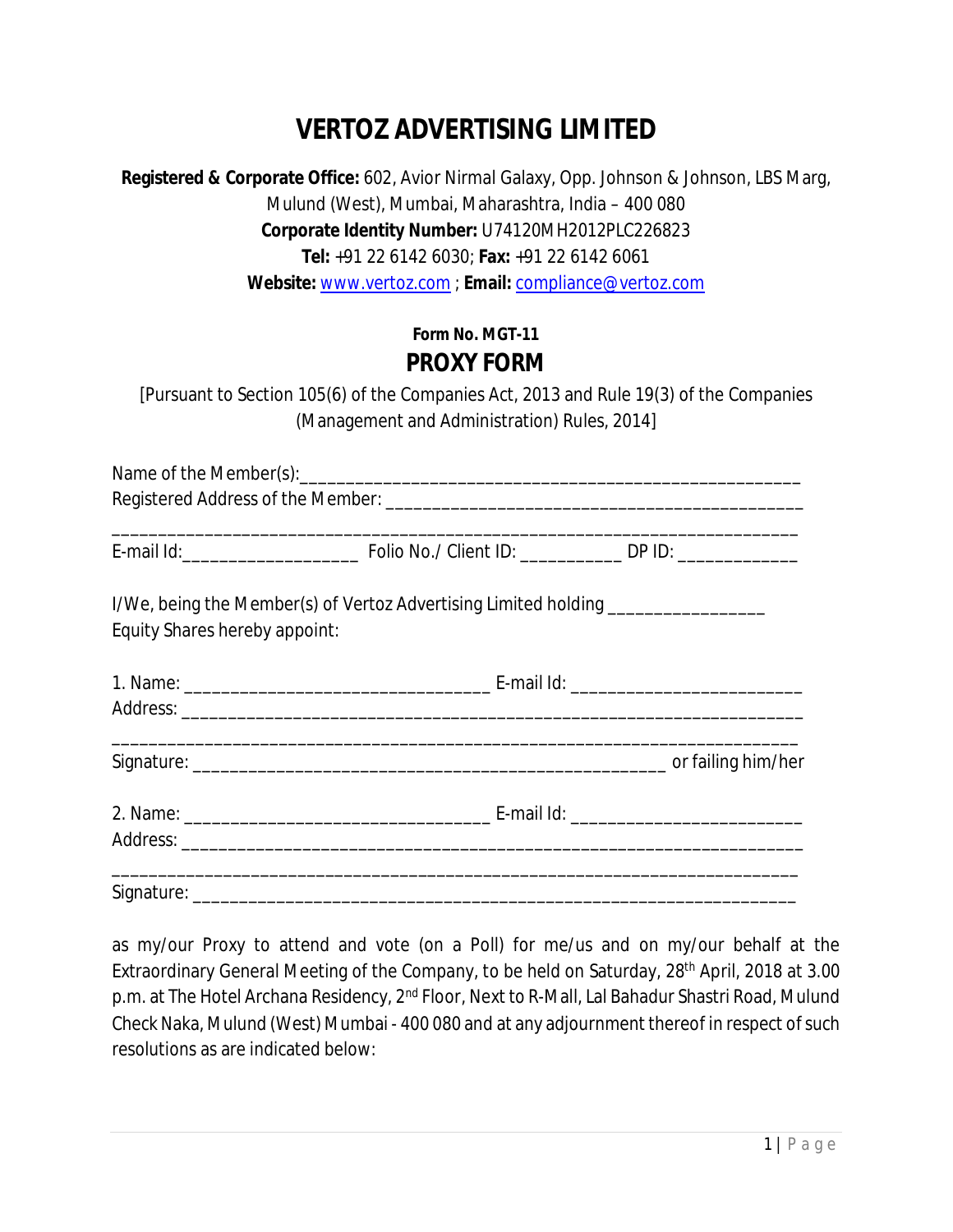| <b>Resolution No.</b> | <b>Description</b>                                                  |
|-----------------------|---------------------------------------------------------------------|
|                       | <b>Special Business</b>                                             |
| $\mathbf{1}$ .        | Ordinary Resolution: Appointment of Statutory Auditors of the       |
|                       | Company to fill the casual vacancy created due to the resignation   |
|                       | of the previous auditor                                             |
| 2.                    | Special Resolution: Approval of limits for the Loans and Investment |
|                       | by the Company in terms of the provisions Section 186 of the        |
|                       | Companies Act, 2013                                                 |
| 3.                    | Special Resolution: Increase in the Borrowing Limits                |

Signed this \_\_\_\_\_\_\_\_\_\_\_\_\_\_\_ day of \_\_\_\_\_\_\_\_\_\_\_\_\_\_ 2018

Affix Revenue Stamp

Signature of Shareholder Signature of Proxy-holder(s)

## **Notes:**

1. This form of Proxy in order to be effective should be duly stamped, completed, signed and deposited at the Registered Office of the Company not less than 48 hours before the commencement of the Meeting.

\_\_\_\_\_\_\_\_\_\_\_\_\_\_\_\_\_\_\_\_\_\_\_ \_\_\_\_\_\_\_\_\_\_\_\_\_\_\_\_\_\_\_\_\_\_\_\_\_\_\_\_

2. A Proxy need not be a Member of the Company.

3. A person can act as Proxy on behalf of Members not exceeding fifty and holding in the aggregate not more than 10% of the total Share Capital of the Company carrying voting rights; provided that a Member holding more than 10% of the total Share Capital of the Company carrying voting rights may appoint a single person as Proxy and such person shall

not act as Proxy for any other person or Shareholder. The Proxy-holder shall prove his identity at the time of attending the Meeting.